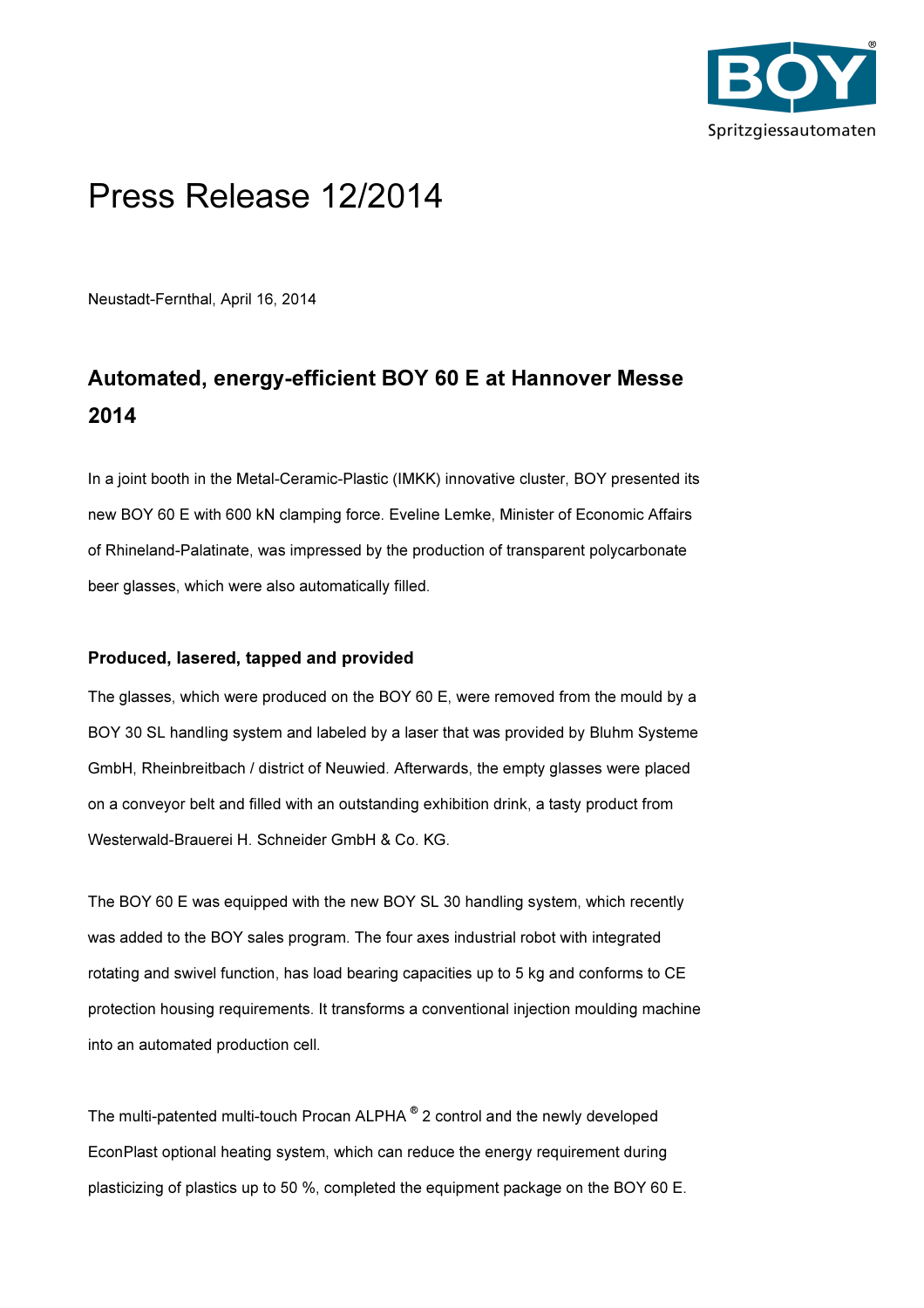

### Promising potential

The many talks that were held in the well-attended joint booth caused Dirk Steinbach, local BOY Sales Staff, to expect promising sales results in the future. Mr. Steinbach summed up the exhibition by stating, "We left a very good impression with many trade visitors with the compact automation on the BOY 60 E.

Harald Schmillen, organizer of the joint booth of the IMKK and Managing Director of SME promotion in the district of Neuwied GmbH, agrees with the BOY Sales Staff: "According to the host, more than 180.000 people visited the HMI 2014. It felt like 10% of them visited our joint booth, which pointed out the successful cooperation between the fields of materials metal, ceramic, plastic and composite materials. We are pleased that the coexhibiting companies experienced such great success. When the good response from the visitors then leads to further contacts and orders, the work has paid off."

### Top marks with saving energy

A high part of Steinbach´s positive exhibition conclusion certainly included the new BOY EconPlast technology. In combination with the servo-motor pump drive, the BOY 60 E achieves the energy classification 9+ according to Euromap 60.1. The Euromap norm compares the energy consumption of injection moulding machines and permits the user to compare results with other injection moulding machines. Since 2013 BOY has set very high standards in the implementation of Euromap 60.1 and achieves top marks throughout its entire clamping force ranges.